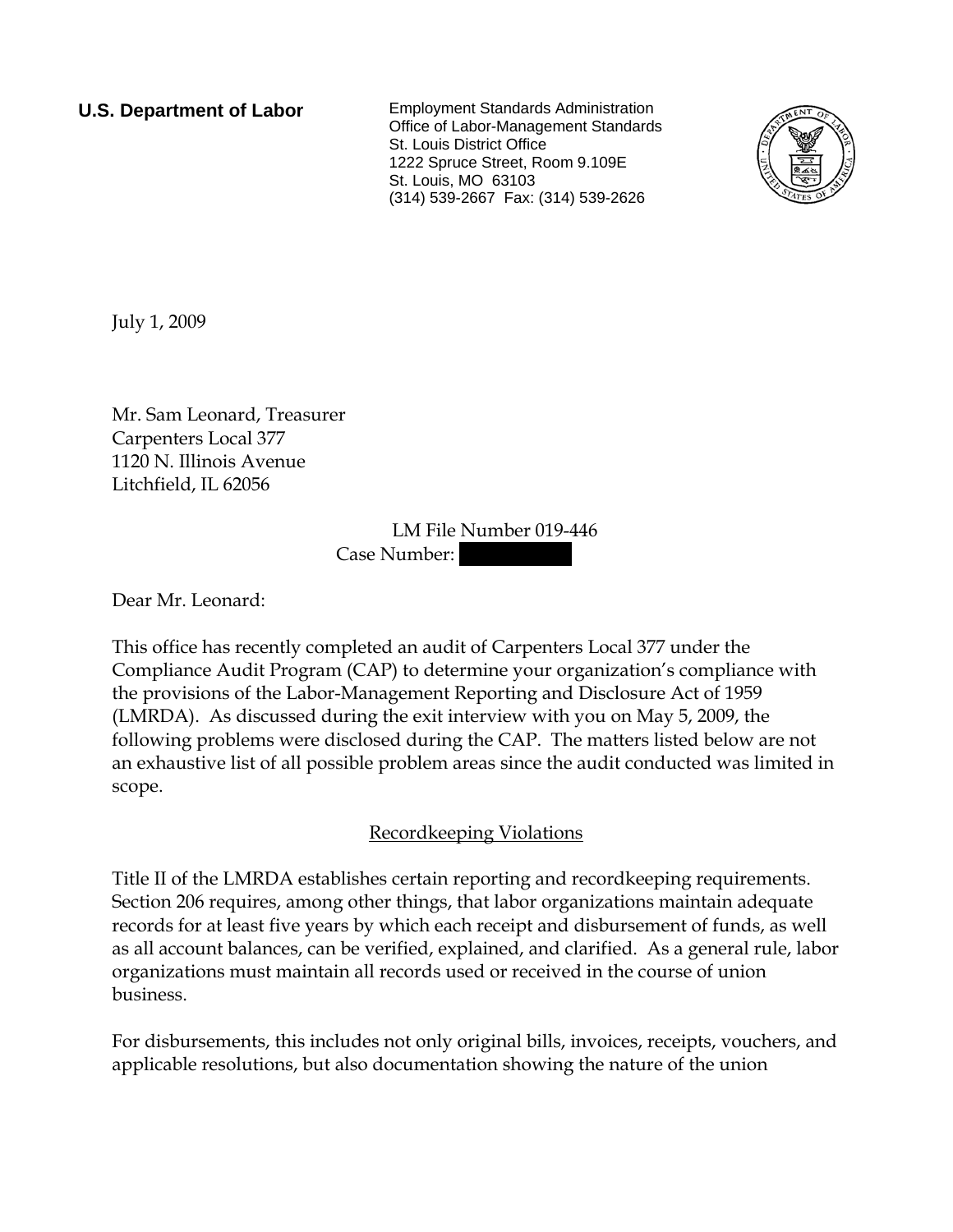Mr. Sam Leonard July 1, 2009 Page 2 of 4

business requiring the disbursement, the goods or services received, and the identity of the recipient(s) of the goods or services. In most instances, this documentation requirement can be satisfied with a sufficiently descriptive expense receipt or invoice. If an expense receipt is not sufficiently descriptive, a union officer or employee should write a note on it providing the additional information. For money it receives, the labor organization must keep at least one record showing the date, amount, purpose, and source of that money. The labor organization must also retain bank records for all accounts.

The audit of Local 377's 2008 records revealed the following recordkeeping violations:

1. Lack of Adequate Documentation for Disbursements

Local 377 did not retain adequate documentation for disbursements made from the local's accounts totaling at least \$2,180. For example, documentation was not retained for a payment of \$1,000 to the Carpenters District Council of Greater St. Louis on August 2, 2007 and a payment of \$580 to Cavallo Bus Lines on August 21, 2007.

As previously noted, labor organizations must retain original receipts, bills, and vouchers for all disbursements. The president and treasurer (or corresponding principal officers) of your union, who are required to sign your union's LM report, are responsible for properly maintaining union records.

2. Failure To Maintain Records

Local 377 did not maintain adequate book records to verify the beginning and ending balance and account activity throughout the year for the Wachovia investment account. Also, the general fund deposit booklet containing the months of July 2007 through November 2007 could not be located. The union must retain records to verify, clarify, and explain the information contained on the LM-3 report.

3. Lack of Salary Authorization

Local 377 did not maintain records to verify that the salaries reported in Item 24 (All Officer and Disbursements to Officers) of the LM-3 were the authorized amounts and therefore were correctly reported. The union must keep a record, such as meeting minutes, to show the current salary authorized by the entity or individual in the union with the authority to establish salaries.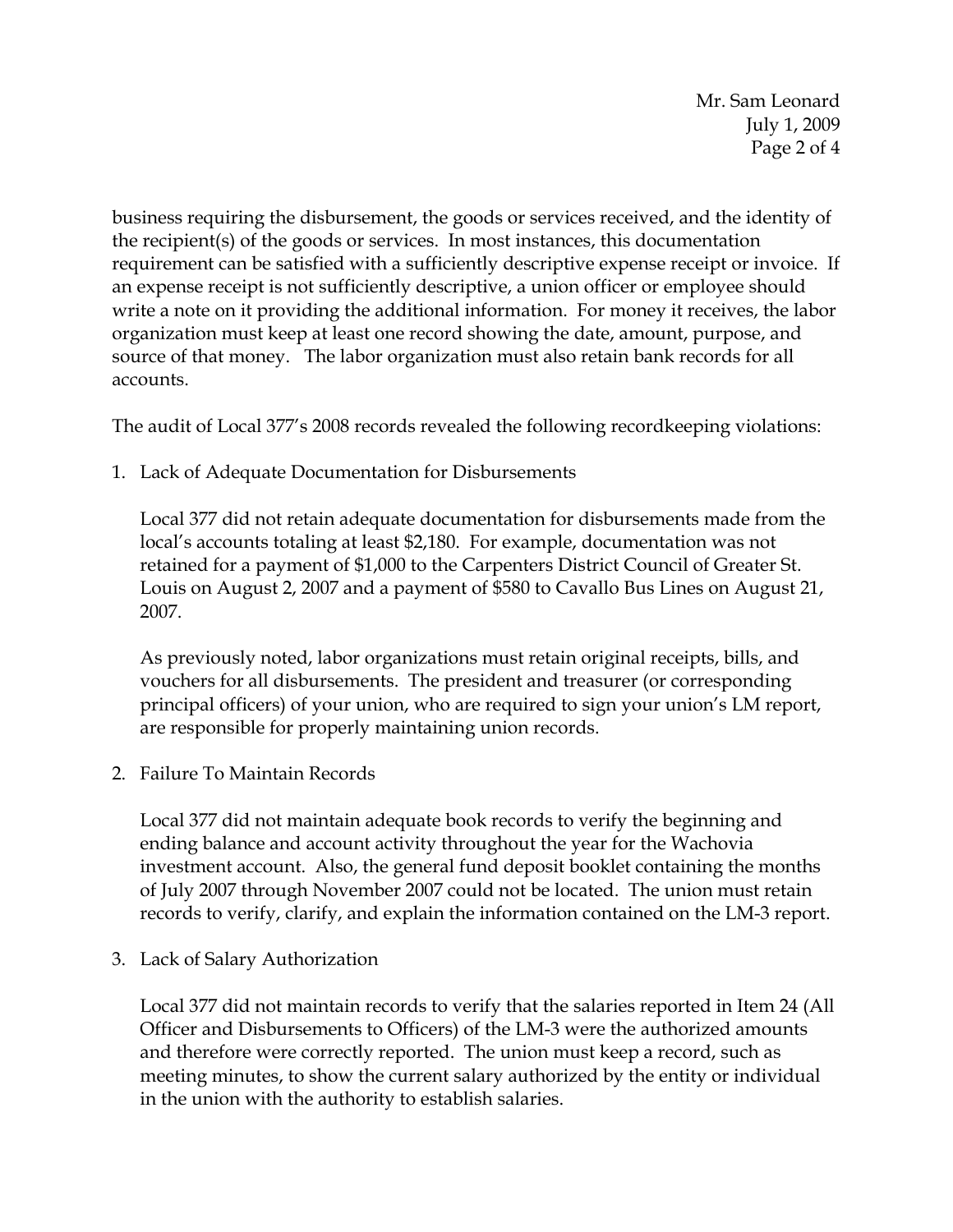Mr. Sam Leonard July 1, 2009 Page 3 of 4

## 4. Disposition of Property

Local 377 did not maintain an inventory of hats, jackets, and other property it purchased, sold, or gave away. The union must report the value of any union property on hand at the beginning and end of each year in Item 30 (Other Assets) of the LM-3. The union must retain an inventory or similar record of property on hand to verify, clarify, and explain the information that must be reported in Item 30.

The union must record in at least one record the date and amount received from each sale of union hats, jackets and other items.

Based on your assurance that Local 377 will retain adequate documentation in the future, OLMS will take no further enforcement action at this time regarding the above violations.

## Other Issue

The audit disclosed the following other issue:

Use of Signature Stamp/Signing Blank Checks

During the audit, it was determined that a signature stamp was sometimes used to sign checks. You also advised that checks may be pre-signed if an officer is going to be unavailable for an extended period of time. Section 37(a) of the Constitution of the United Brotherhood of Carpenters and Joiners of America requires that checks be signed by two or more officers of the local union. The two signature requirement is an effective internal control of union funds. Its purpose is to attest to the authenticity of a completed document already signed. However, the use of a signature stamp for the second signer and/or signing a blank check in advance does not attest to the authenticity of the completed check and negates the purpose of the two signature requirement. OLMS recommends that Local 377 review these procedures to improve internal control of union funds.

I want to extend my personal appreciation to you and Office Manager Cari Brauer for the cooperation and courtesy extended during this compliance audit. I strongly recommend that you make sure this letter and the compliance assistance materials